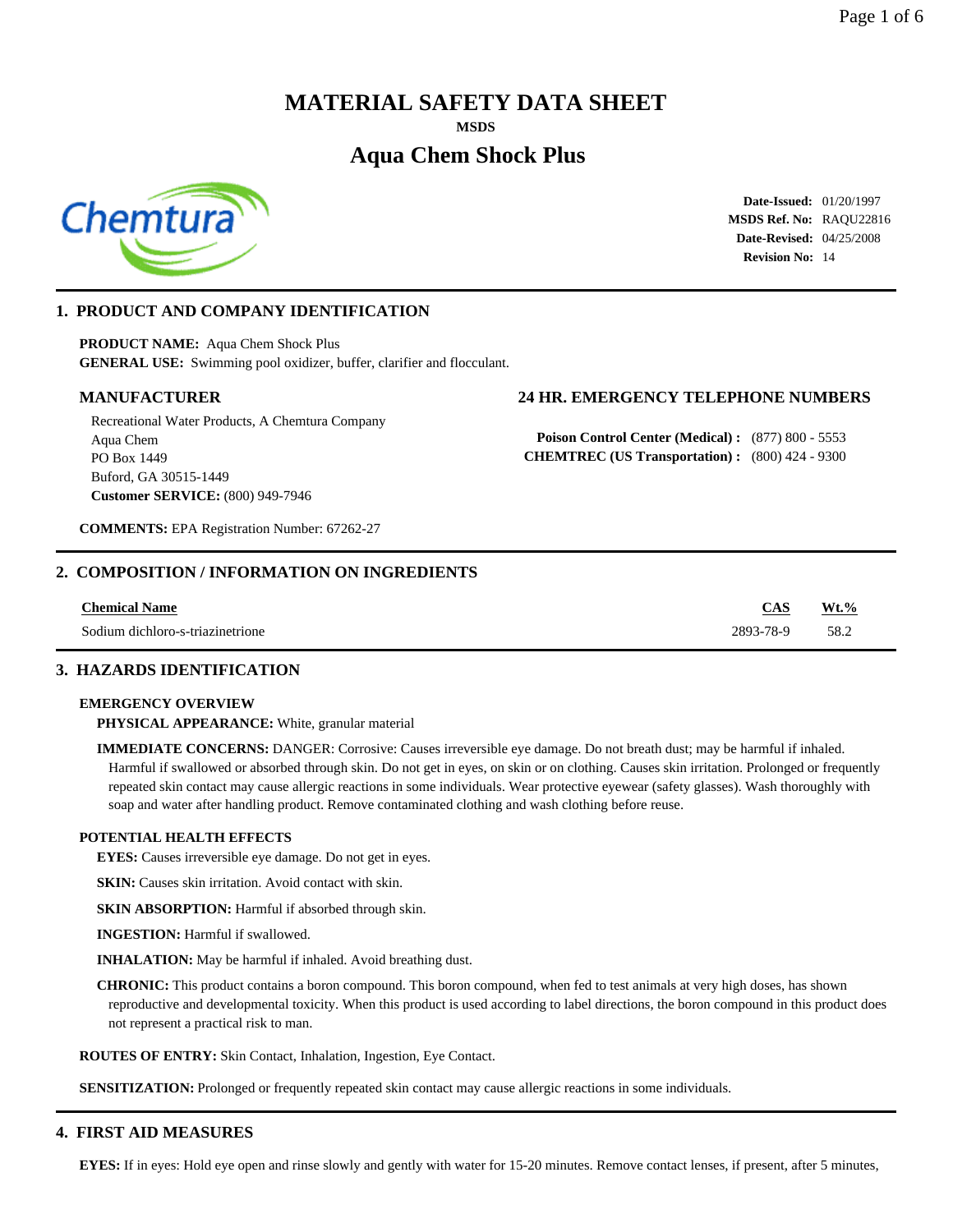then continue rinsing eye. Call a poison control center or doctor for treatment advice.

**SKIN:** If on skin or clothing: Take off contaminated clothing. Rinse skin immediately with plenty of water for 15-20 minutes. Call a poison control center or doctor for treatment advise.

**INGESTION:** If swallowed: Call poison control center or doctor immediately for treatment advice. Have person sip a glass of water if able to swallow. Do not induce vomiting unless told to do so by the poison control center or doctor. Do not give anything by mouth to an unconscious person.

**INHALATION:** If inhaled: Move person to fresh air. If person is not breathing, call 911 or an ambulance, then give artificial respiration, preferably mouth-to-mouth, if possible. Call poison control center or doctor for treatment advice.

**NOTES TO PHYSICIAN:** Probable mucosal damage may contraindicate the use of gastric lavage.

# **5. FIRE FIGHTING MEASURES**

**GENERAL HAZARD:** This product should not be exposed to external heat sources. Excessive heat may cause decompostion with the potential evolution of heat and noxious gases.

# **EXTINGUISHING MEDIA:** Water Fog

- **HAZARDOUS COMBUSTION PRODUCTS:** If allowed to reach temperatures resulting in decomposition and/or combustion, this product will liberate noxious chlorine gases.
- **OTHER CONSIDERATIONS:** Oxidizer Test Results: This product was not classified as an oxidizer when tested by the UN Oxidizer Test 0.1. This same procedure is used by the U.S. Department of Transportation to evaluate potential oxidizers (Oxidizer Test, Section 173, Appendix F of the Code of Federal Regulations). Fire Resistance Test Results: This product was exposed to a medium size fire and did not increase the fire's heat release rate as is the case with a typical Class 1 and Class 2 oxidizer. The low temperatures observed during this product's burn, as compared to the wood crib alone, show that this product does not increase the burning rate. When packaged, this product has the combustion properties of its packaging materials and does not accelerate or increase the rate of burning of typical packaging/shipping materials such as wood, corrugated paper and plastic bags. In this study, 38 pounds of this product were place on top of a 50 pound wooden crib that was ignited with gasoline saturated cotton. Large Scale Burn Study: A large-scale burn study with this product (864 lb / 393 kg), at an independent laboratory, resulted in the conclusion that the behavior of this products was consistent with the behavior of an ordinary combustible. Appropriate fire fighter safety precautions should be followed, including use of SCBA, to prevent exposure to smoke due to presence of chlorine species. This study was performed in an environment that models retail space and sprinkler protection with a second product in the set. Class 4.1 Flammable Solid Test Results: This product does not maintain ignition when exposed to a gas burner under the conditions on the UN Class 4.1 Preliminary Screen Test and thus is not considered a Division 4.1 Flammable Solid. As a result of these favorable results, a UN Class 4.1 Burn Rate Test is not required. Class 4.2 Self-Heating Test Results: This product was tested under the Guidelines for the Classification and Packing Group Assignment (49 CFR Part 173 Appendix E, 1992) for Division 4.2 Self Heating Oven Test. The temperature of this product did not exceed the 200C oven temperature during the 24 hour test and did not self ignite. Class 4.3 Dangerous When Wet Test Results: This product was tested under the Guidelines for the Classification and Packing Group Assignment (49 CFR Part 173 Appendix E, 1992) for Division 4.3 "Dangerous when Wet" classification. This product did not evolve significant quantities of gas and did not spontaneously ignite during any of the tests performed with distilled water. The quantity of gas evolved from 2.5 g of product over a 72-hour period was less than 10 cm3. Dust Explositivity: This product does not pose a dust explosion risk based on the Hartmann Dust Explodibility Bomb Test designed by the U.S. Bureau of Mines. In addition, this product is not sensitive to impact based on the Drop Weight Test method.

**EXPLOSION HAZARDS:** This product does not pose an immediate explosion hazard.

**FIRE FIGHTING PROCEDURES:** Firefighters should wear full protective clothing and self contained breathing apparatus (SCBA). Thoroughly decontaminate fire fighting equipment including all fire fighting wearing apparel after the incident.

**HAZARDOUS DECOMPOSITION PRODUCTS:** In the event of a decomposition and/or fire, extinquished material should be isolated. Any spilled material from burned or damaged containers should be assumed contaminated. Neutralize contaminated material to a non-oxidizing state for safe handling and disposal. To minimize unforeseen pressure buildup, do not attempt to re-close (seal) damaged containers of product.

# **6. ACCIDENTAL RELEASE MEASURES**

**SMALL SPILL:** For small spills, scoop up and place product in pool or spa water, then flood spilled area with large volumes of water.

**GENERAL PROCEDURES:** STEPS TO BE TAKEN IN CASE MATERIAL IS RELEASED OR SPILLED: Using appropriate protective clothing and safety equipment, contain spilled material. Do not add water to spilled material. Using clean dedicated equipment, sweep and scoop all spilled material, contaminated soil, and other contaminated material and place into clean dry containers for disposal. Do not use floor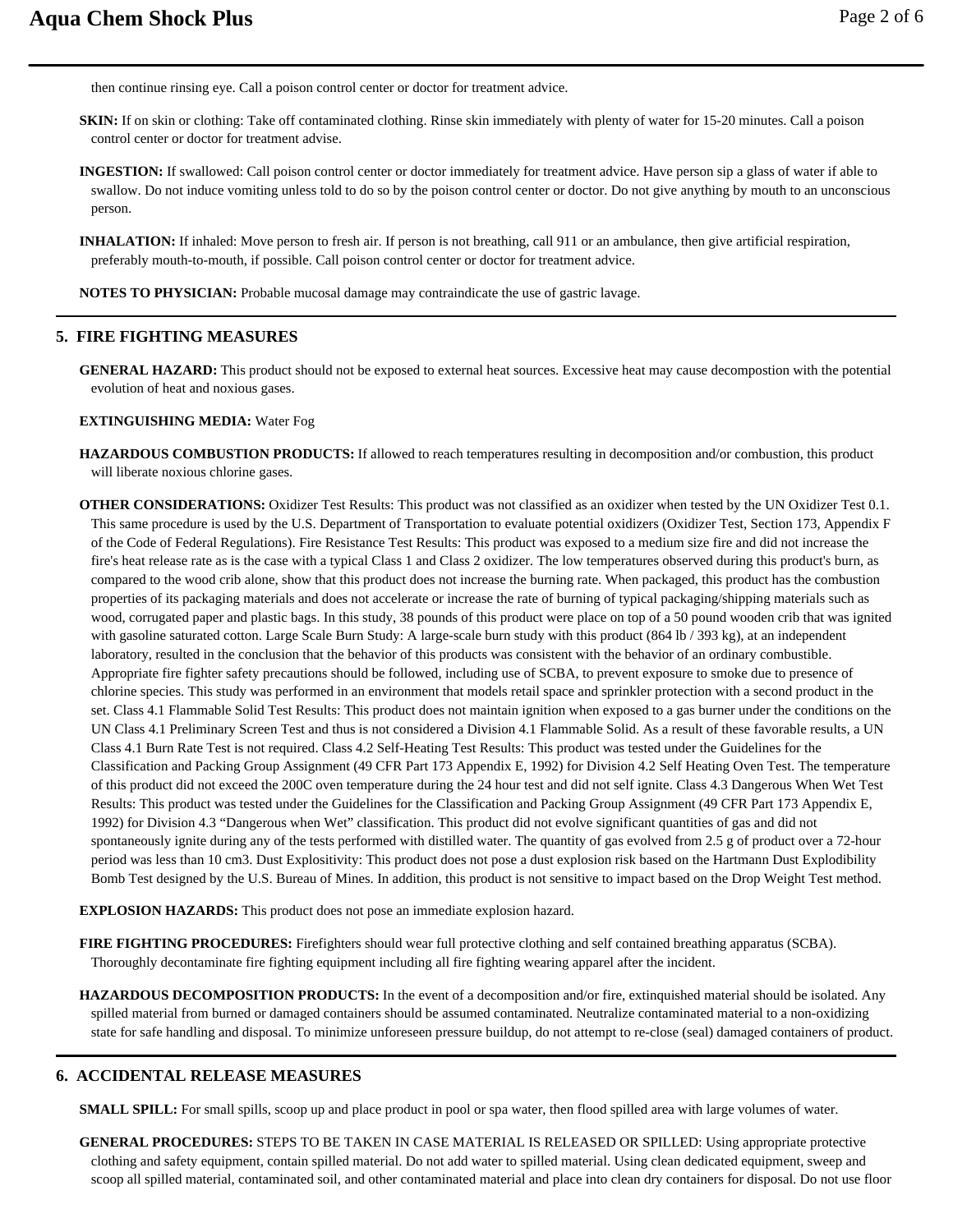sweeping compounds to clean up spills. Do not close containers containing wet or damp material. They should be left open to disperse any hazardous gases that may form. Do not transport wet or damp material. Keep product out of sewers, watersheds and water systems. Dispose of according to local, state and federal regulations.

# **7. HANDLING AND STORAGE**

**GENERAL PROCEDURES:** Avoid contact with eyes, skin or clothing. Avoid breathing dust or fumes.

**HANDLING:** CONTAINS OXIDIZING AGENTS. Do not mix with other chemicals or any other substance. DO NOT Pre-dissolve or add water to this product. Always apply directly into the pool or spa. Contamination of this produc with small amounts of water or other substances may start a chemical reaction and generate heat, hazardous gas, possible fire and explosion. In case of contamination or decomposition, do not reseal container. Isolate container in open air or well-ventilated area. Flood container and area with large volumes of water. In case of spills, scoop up and place product in pool or spa water, then flood spilled area with large volumes of water.

**STORAGE:** Keep this product dry in its original container. (for bags: Store dry product in its original unopened bag until use. For partially used bags, fold over top of bag and secure with adhesive tape. for bottles: Store dry product in orginal tightly closed container when not in use. ) Store unopened and partially used containers in a secure location away from children. Store in a cool, dry, well ventilated area away from heat or open flame. If product becomes damp, discard, following instructions for contamination under Physical or Chemical Hazards. Moisture may decompose this product and cause a violent reaction leading to fire and explosion. In case of decomposition, isolate container if possible and flood area with large amounts of water to dissolve all material before discarding this container. Do not contaminate food or feed by storage or disposal.

# **8. EXPOSURE CONTROLS / PERSONAL PROTECTION**

#### **EXPOSURE GUIDELINES:**

#### **OSHA HAZARDOUS COMPONENTS (29 CFR 1910.1200)**

|                                  |                          |                 |  | <b>EXPOSURE LIMITS</b> |                           |                               |          |
|----------------------------------|--------------------------|-----------------|--|------------------------|---------------------------|-------------------------------|----------|
|                                  |                          | <b>OSHA PEL</b> |  |                        |                           | <b>ACGIH TLV SUPPLIER OEL</b> |          |
|                                  |                          | ppm             |  |                        | $mg/m^3$ ppm $mg/m^3$ ppm |                               | $mg/m^3$ |
| Sodium dichloro-s-triazinetrione | <b>TWA</b> $_{11}^{N/E}$ |                 |  | N/E                    |                           |                               |          |

## **OSHA TABLE COMMENTS:**

**1.** N/E = Not Established

**ENGINEERING CONTROLS:** General room ventilation plus local exhaust should be used to minimize exposure to dust/vapors.

#### **PERSONAL PROTECTIVE EQUIPMENT:**

**EYES AND FACE:** Wear goggles or safety glasses with side shields when handling this product.

**SKIN:** Wear rubber gloves when handling this product. Avoid contact with skin.

**RESPIRATORY:** Respirator protection is not normally required under routine use conditions. If product is used in an area with poor ventilation or dust is expected, a respirator that meets OSHA/ANSI standards may be required.

**WORK HYGIENIC PRACTICES:** Remove and wash contaminated clothing before reuse.

**OTHER USE PRECAUTIONS:** Facilities storing or utilizing this material should be equipped with an eyewash and safety shower.

# **9. PHYSICAL AND CHEMICAL PROPERTIES**

**PHYSICAL STATE:** Solid **ODOR:** Chlorine **APPEARANCE:** Granules **COLOR:** White **pH:** 5.0 to 5.5 **VAPOR PRESSURE:** Not Determined **VAPOR DENSITY:** Not Determined **BOILING POINT:** Not Applicable **MELTING POINT:** 272°C (522°F)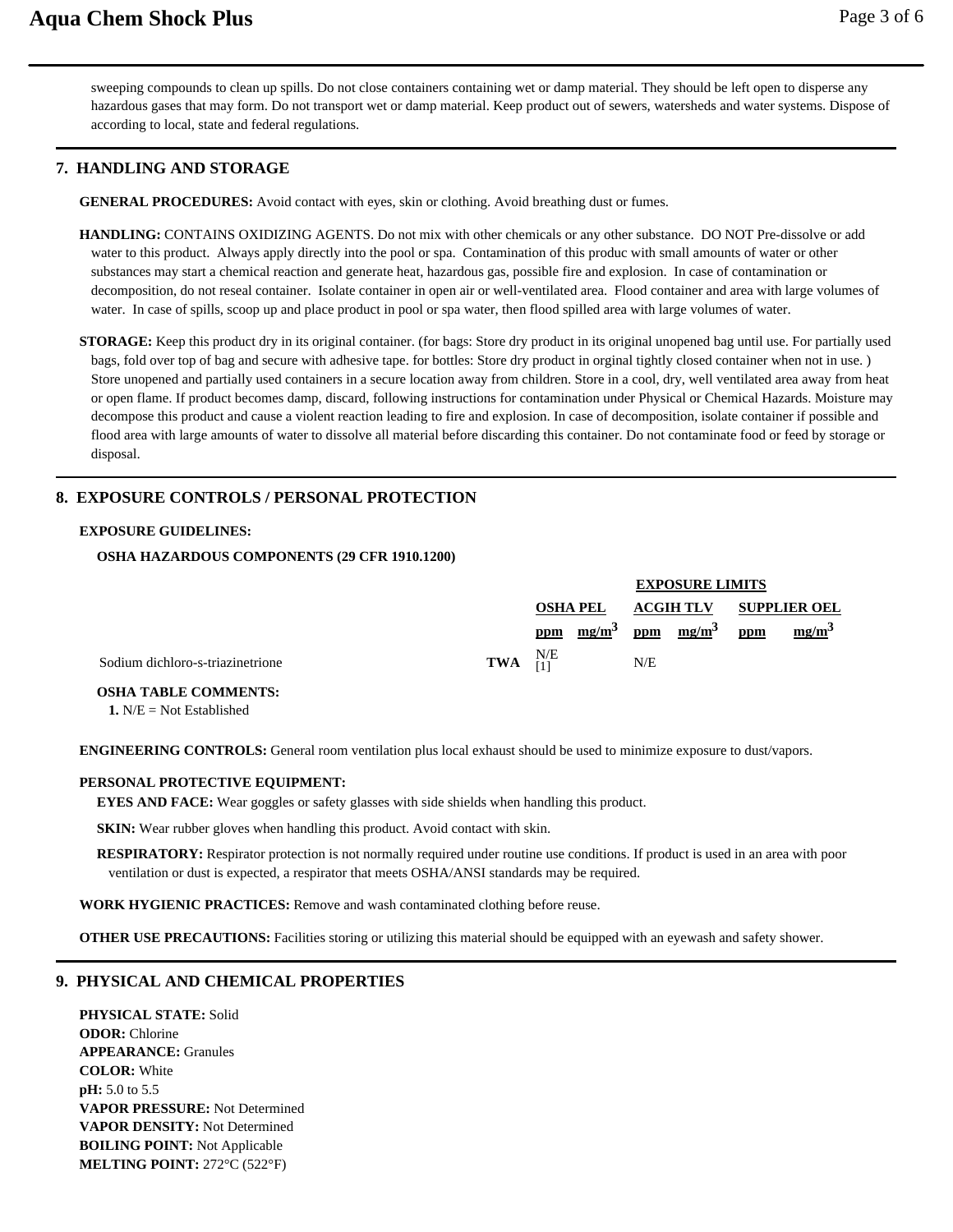**SOLUBILITY IN WATER:** 25g/100g water **SPECIFIC GRAVITY:** 0.996 g/ml

# **10. STABILITY AND REACTIVITY**

**CONDITIONS TO AVOID:** High temperature. Poor ventilation. Contamination. Moisture/high humidity.

**STABILITY:** This product is stable under normal conditions.

**POLYMERIZATION:** Hazardous polymerization will not occur under normal conditions.

**HAZARDOUS DECOMPOSITION PRODUCTS:** Halogen containing gases can be produced.

**INCOMPATIBLE MATERIALS:** Avoid contact with water on concentrated material in the container. Avoid contact with easily oxidizable material. Ammonia, urea, or similar nitrogen containing compounds. Inorganic reducing compounds. Floor sweeping compounds. Other swimming pool/spa chemicals in their concentrated forms. Do not mix with calcium hypochlorite.

**COMMENTS:** Self Accelerated Decomposition Temperature (SADT) Test Results: This product passed a "Self Accelerated Decomposition Test" to show that the product is stable and resistant to exposure to high temperatures for extended periods of time as described under the UN Recommendations of the Transport of Dangerous Goods (paragraph 1.27.6, page 194, 2nd Edition, 1990). This product was stable at 75C (167F) throughout the seven day test. In separate tests, this poduct was stable in SADT experiments at 50C and 54C. Stability to Contaminants: This product exhibited no exotherm (heat release), at an elevated temperature (93C or 200F), when mixed with typical hydrocarbons and synthetic-based oils. A mild exotherm was observed when mixed with water. However, the magnitude of the exotherm does not present an ignition hazard. Steel & Aluminum Corrosion: This product is not classified as corrosive to steel nor aluminum since the corrosion rate did not exceed 0.250 in/yr for either metal. The test was conducted at 55C on a steel coupon (3" x 1") for four days. There was a weight loss of 0.0341 grams and 0.0003 grams, which amounts to a corrosion rate of 0.00304 in/year and 0.00006 in/year, respectively for steel and aluminum.

# **11. TOXICOLOGICAL INFORMATION**

#### **ACUTE**

**DERMAL LD50:** ~ 5000 mg/kg of body weight in rats.

**ORAL LD50:** The Oral LD 50 for this product is 599 mg/kg in female albino rats and 862 mg/kg in male albino rats.

**EYE EFFECTS:** This product causes irreversible eye damage.

**SKIN EFFECTS:** Causes skin irritation.

**SENSITIZATION:** This product is a skin sensitizer.

#### **CARCINOGENICITY:**

This product is not listed as a carcinogen by IARC.

This product is not listed as a carcinogen by NTP.

This product is not listed as a carcinogen by OSHA.

**GENERAL COMMENTS:** This product is not a mutagen or teratogen.

# **12. ECOLOGICAL INFORMATION**

**ECOTOXICOLOGICAL INFORMATION:** This pesticide is toxic to fish and aquatic organisms. Do not discharge effluent containing this product into lakes, streams, ponds or estuaries, oceans, or other waters unless in accordance with the requirements of a National Pollutant Discharge Elimination System (NPDES) permit and the permitting authority has been notified in writing prior to discharge. Do not discharge effluent containing this product to sewer systems without previously notifying the local sewage treatment plant authority. For guidance contact your State Water Board or Regional Office of the EPA.

# **13. DISPOSAL CONSIDERATIONS**

**DISPOSAL METHOD:** Pesticide wastes are toxic. Improper disposal of excess pesticide or rinsate is a violation of Federal Law. If these wastes cannot be disposed of by use according to label instructions, contact your State Pesticide or Environmental Control Agency or the Hazardous Waste Representative at the nearest EPA Regional Office for guidance. Do not contaminate water, food, or feed by storage or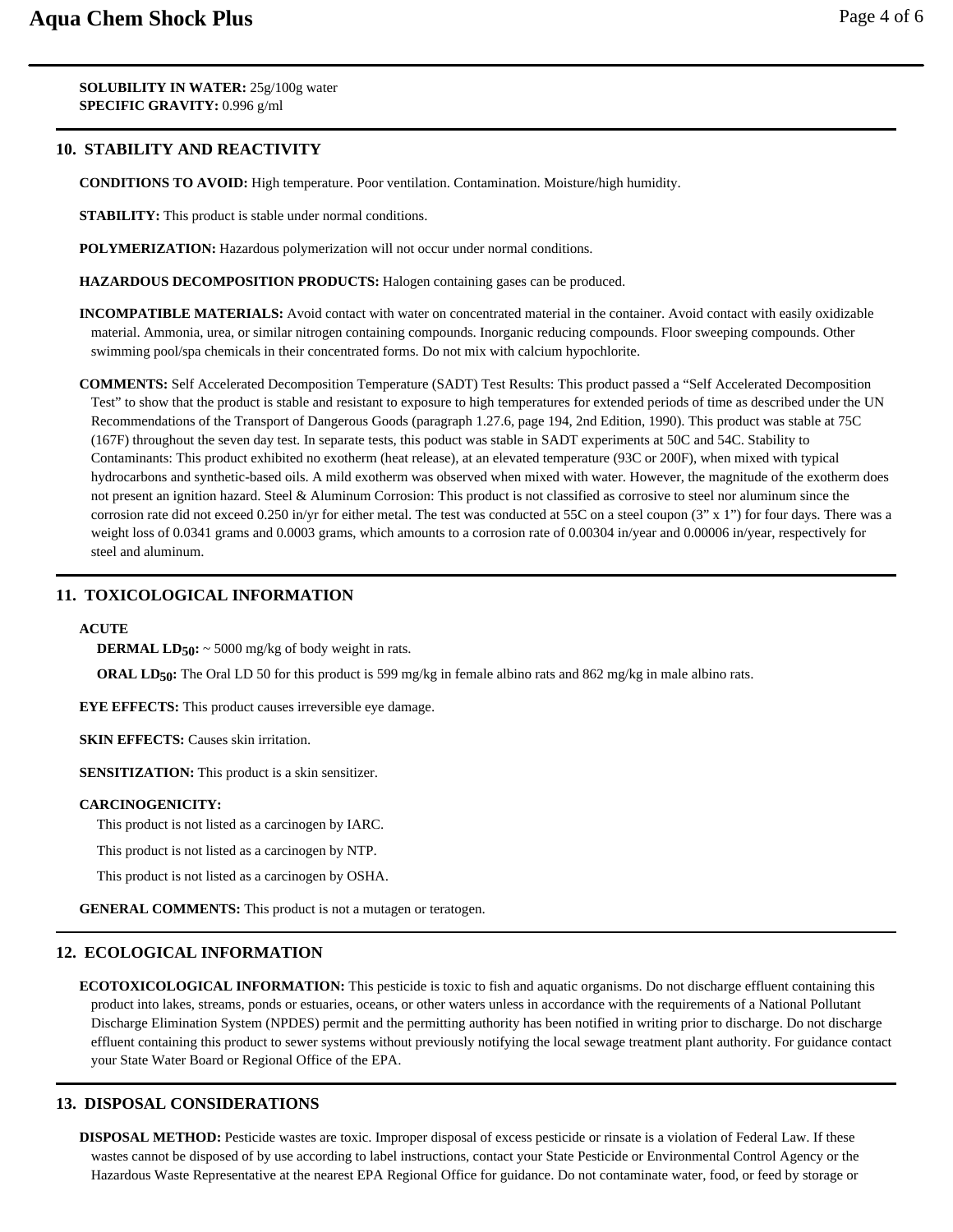disposal or cleaning of equipment. Do not put product, spilled product, or filled or partially filled containers into the trash or waste compactor. Contact with incompatible materials could cause a reaction or fire.

**EMPTY CONTAINER:** Do not reuse container. Rinse thoroughly before discarding in trash.

# **14. TRANSPORT INFORMATION**

#### **DOT (DEPARTMENT OF TRANSPORTATION)**

**PROPER SHIPPING NAME:** Not Regulated as a DOT Hazardous Material

**OTHER SHIPPING INFORMATION:** Bill of Lading Description - Compounds, Swimming Pool, Cleaning or Water Treating, Dry or Liquid

**AIR (ICAO/IATA)**

**NOTE:** Not recommended for transport by air.

#### **15. REGULATORY INFORMATION**

#### **UNITED STATES**

#### **SARA TITLE III (SUPERFUND AMENDMENTS AND REAUTHORIZATION ACT)**

#### **311/312 HAZARD CATEGORIES:**

**FIRE:** NO **PRESSURE GENERATING:** NO **REACTIVITY:** YES **ACUTE:** YES **CHRONIC:** NO

#### **CERCLA (COMPREHENSIVE RESPONSE, COMPENSATION, AND LIABILITY ACT)**

**CERCLA REGULATORY:** This product contains a listed CERCLA Hazardous Substance with a reportable quantity of 5,000 lb.

#### **TSCA (TOXIC SUBSTANCE CONTROL ACT)**

**TSCA REGULATORY:** This product or its components are not subject to export notification.

**TSCA STATUS:** This product or its components are listed on the TSCA Inventory.

**OSHA HAZARD COMM. RULE:** Product is hazardous by definition of the Hazardous Communication Standard.

**CLEAN WATER ACT:** This product contains an aluminum salt which is listed as a Clean Water Act Section 311 Hazardous Substance.

**FIFRA (FEDERAL INSECTICIDE, FUNGICIDE, AND RODENTICIDE ACT):** This product is a registered pesticide.

#### **16. OTHER INFORMATION**

**PREPARED BY:** Regulatory Affairs Department

**REVISION SUMMARY** Revision #: 13 This MSDS replaces the February 22, 2005 MSDS. Any changes in information are as follows:

| <b>HMIS RATING</b>   |  |   |  |  |
|----------------------|--|---|--|--|
| HEALTH:              |  |   |  |  |
| <b>FLAMMABILITY:</b> |  |   |  |  |
| PHYSICAL HAZARD:     |  |   |  |  |
| PERSONAL PROTECTION: |  | R |  |  |

| NFPA RATING        |  |  |  |  |
|--------------------|--|--|--|--|
| HEALTH:            |  |  |  |  |
| FIRE:              |  |  |  |  |
| <b>REACTIVITY:</b> |  |  |  |  |

Key

- $4 =$  Severe
- $3$  = Serious
- $2 = \text{Modern}$
- $1 =$ Slight
- $0 =$ Minimal

**COMMENTS:** The contents and format of this MSDS are in accordance with OSHA Hazard Communication Standard, National Fire Protection Association (NFPA), and Hazardous Materials Identification System (HMIS).

**MANUFACTURER DISCLAIMER: IMPORTANT:** The information is given without a warranty or guarantee. No suggestions for use are intended or shall be construed as a recommendation to infringe any existing patents or violate any federal, provincial, state, municipal, or local